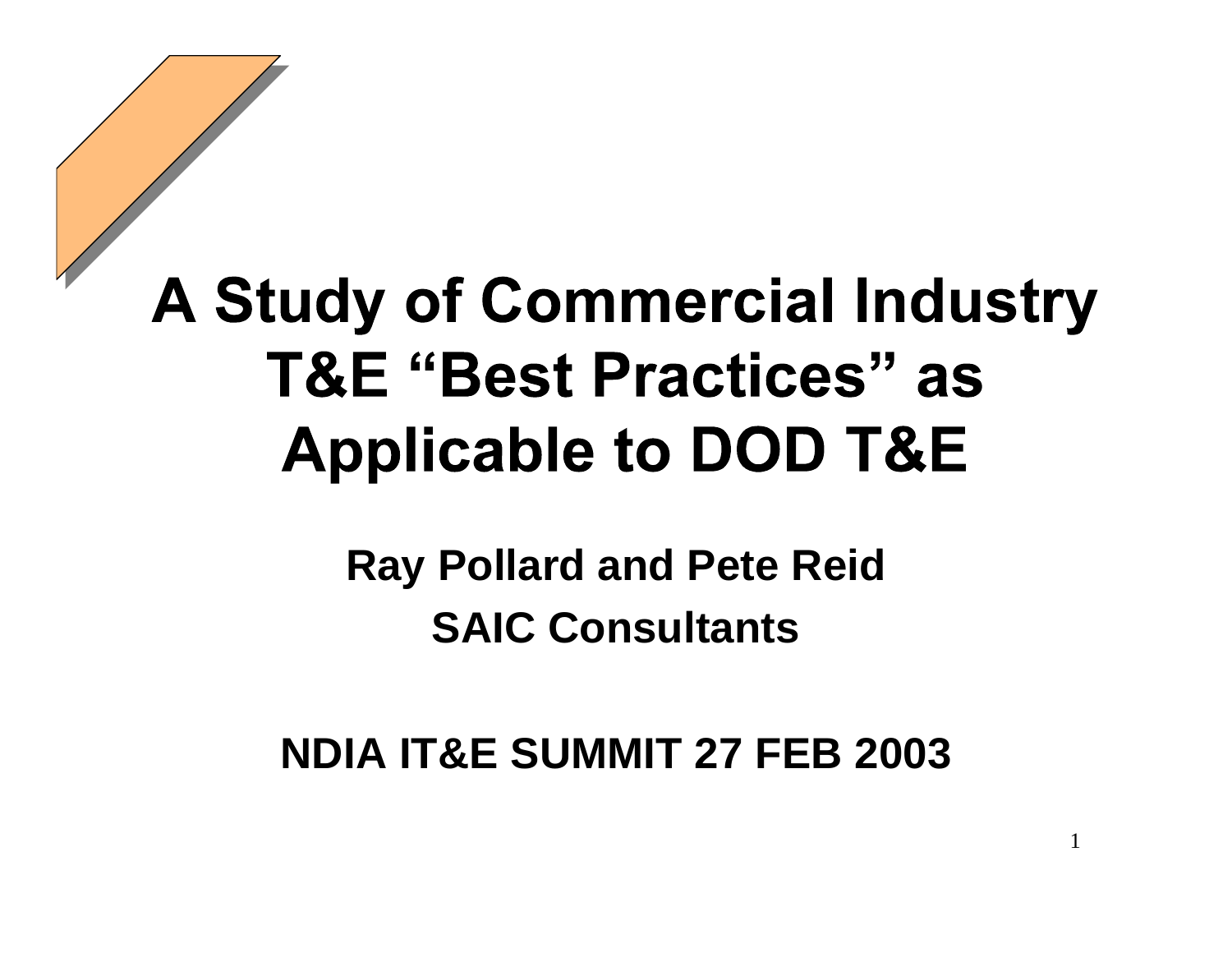

- Study sponsored by the Deputy Director, Developmental Test and Evaluation, Office of the Under Secretary of Defense (Acquisition, Technology and Logistics)
- Study conducted under contract by Science Applications International Corporation.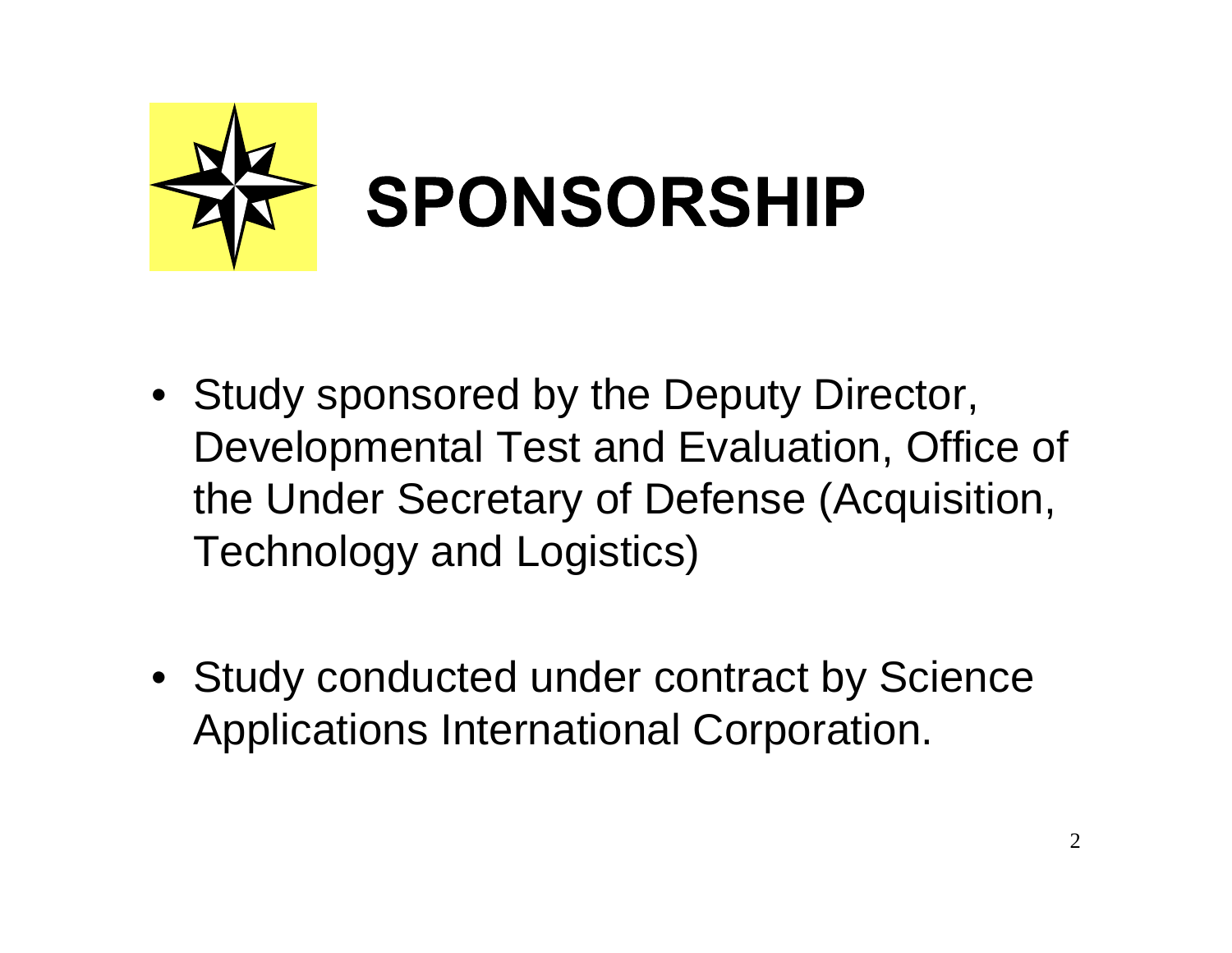### **STUDY OBJECTIVE**



 Determine a set of commercial industry test and evaluation "Best Practices" that may have DOD test and evaluation organizational and process applicability**.**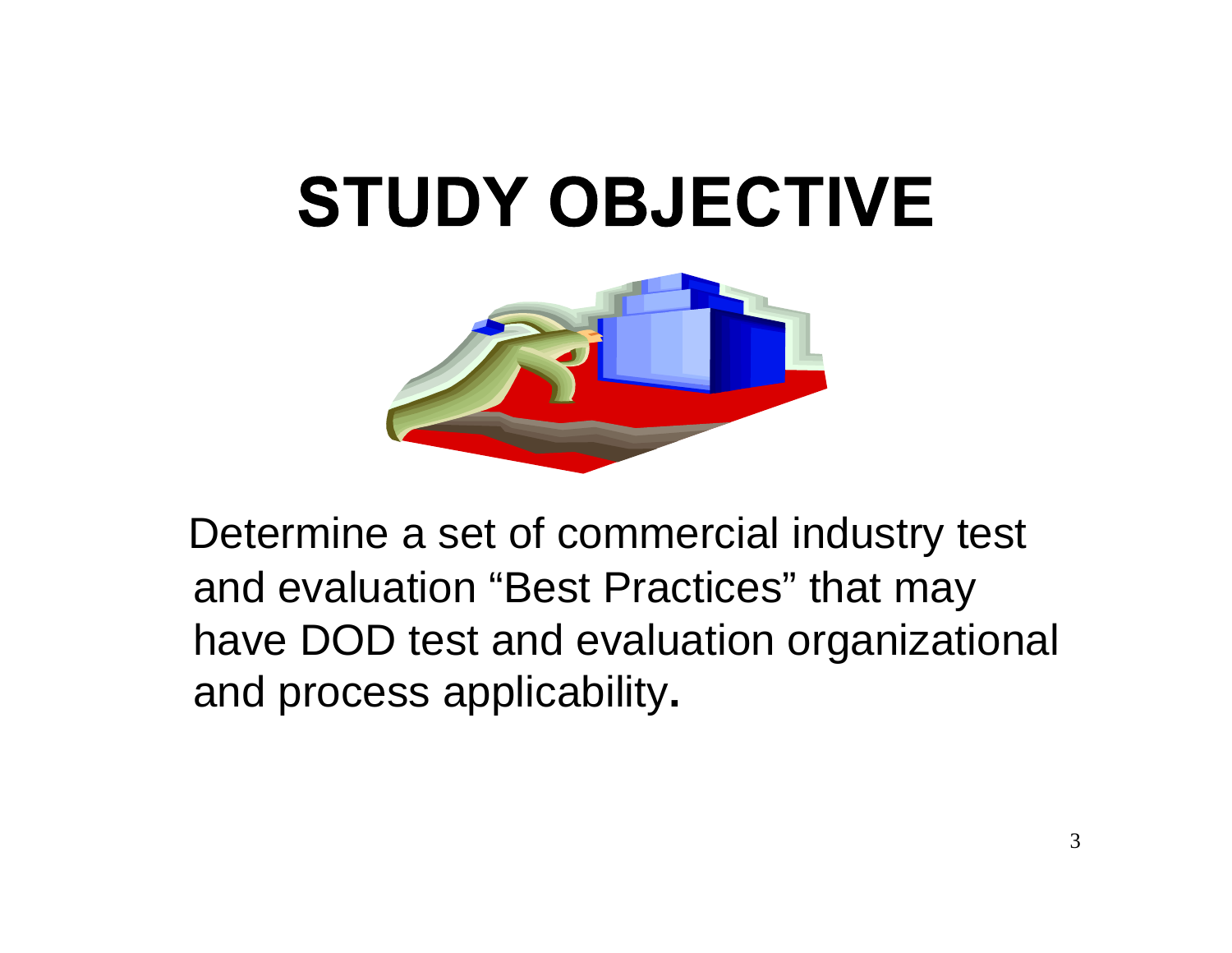



- Contact commercial organizations known for quality products.
- Establish a framework for discussion.
- Provide advance question sets.
- Conduct visits; follow-up as required.
- Supplement with literature review.

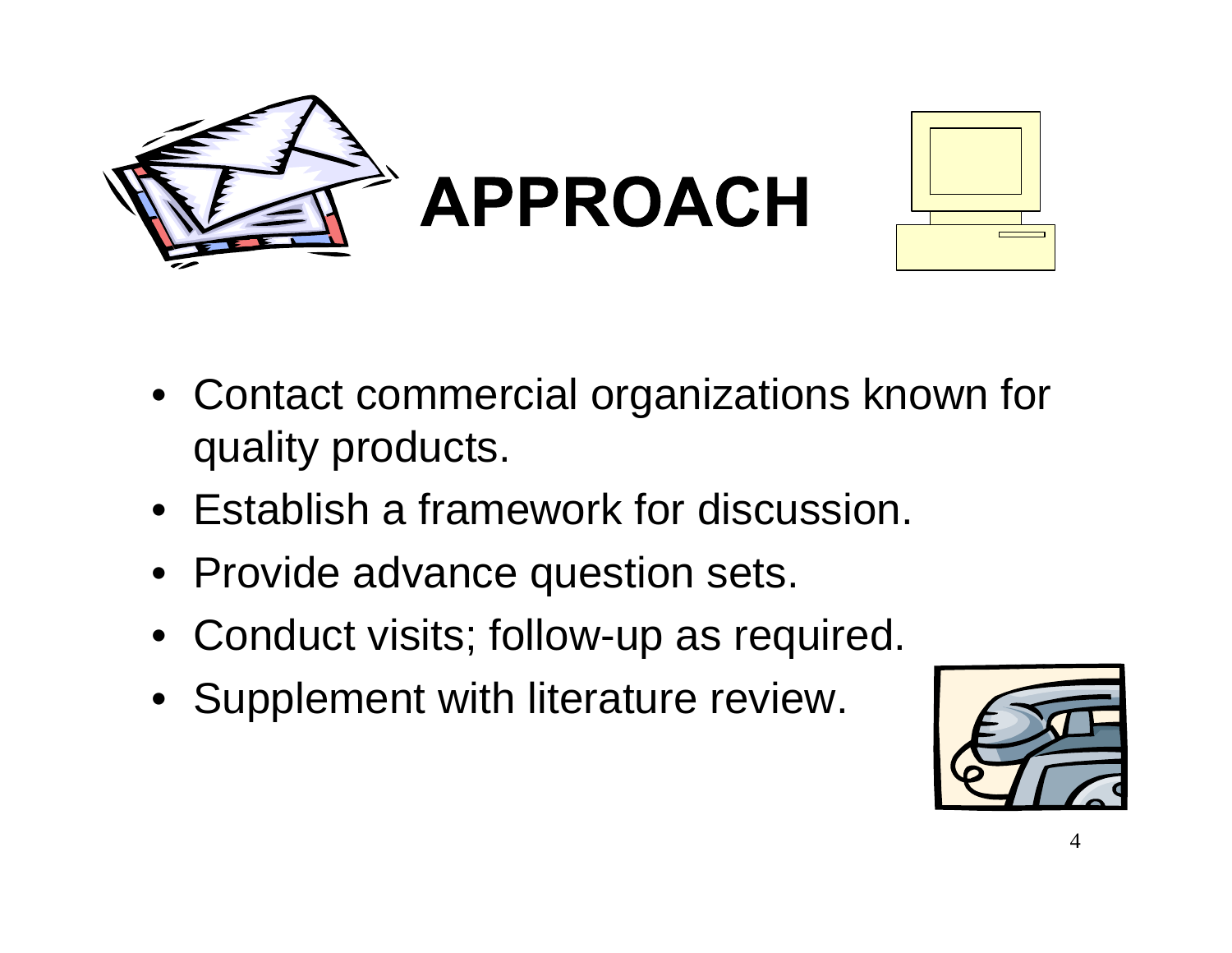

### **FOCUS**

- **Corporate Philosophy, Policy and Approach –** The context in which testing and evaluation is promulgated in corporations.
- **Test Investment** Investment to acquire and maintain facilities, equipment, instrumentation, people and data.
- **Test Execution** Planning, conduct, control, data collection and reporting of tests and test results.
- reporting of data analysis and implications.  $\frac{1}{5}$ • **Test Evaluation –** Planning, control and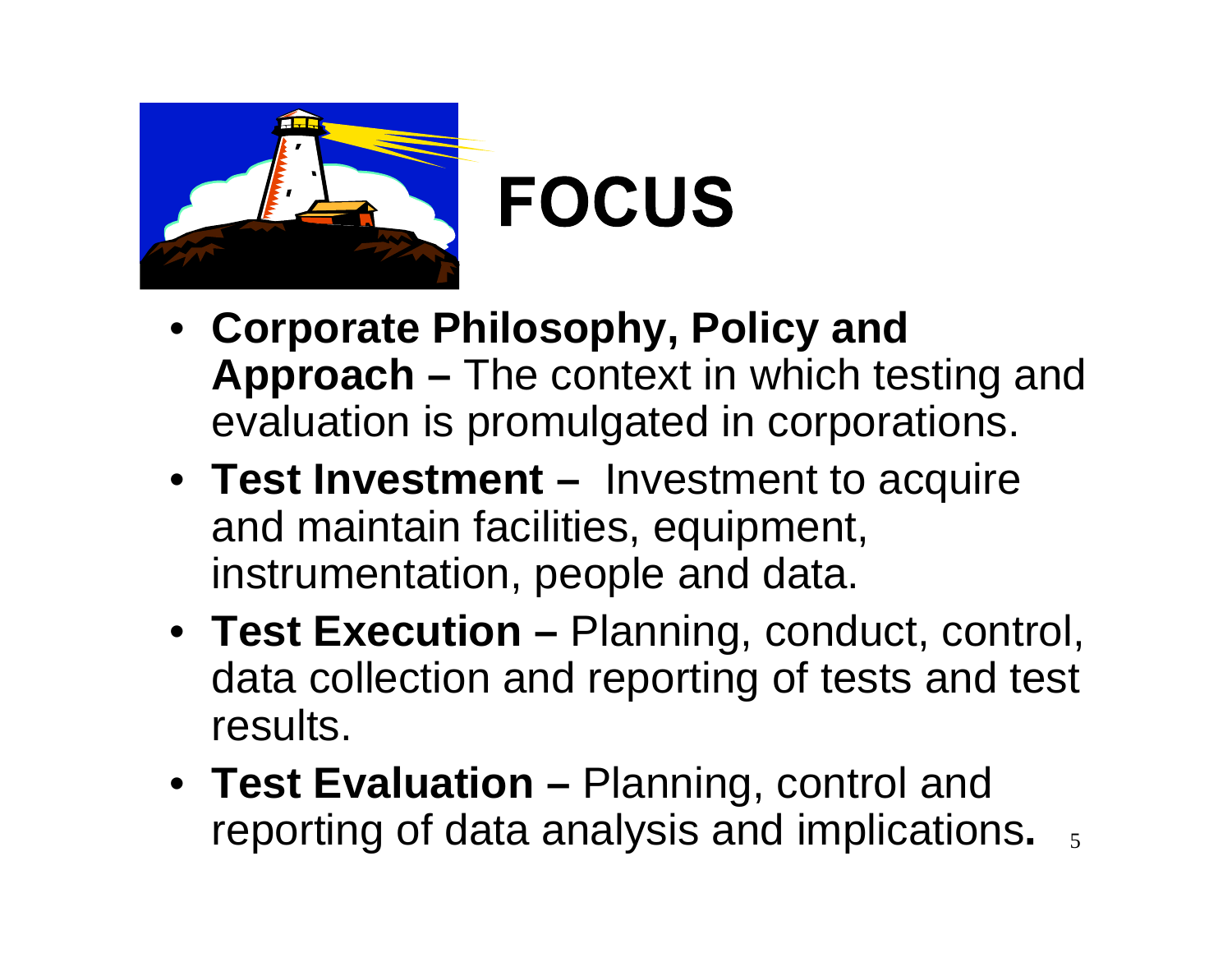# **TECHNOLOGY BREADTH**

- Aircraft/Avionics
- Land Surface Automotive Systems
- Sea Surface Systems
- Microprocessors/Computers
- C4I
- Software
- Microelectronics
- Information Systems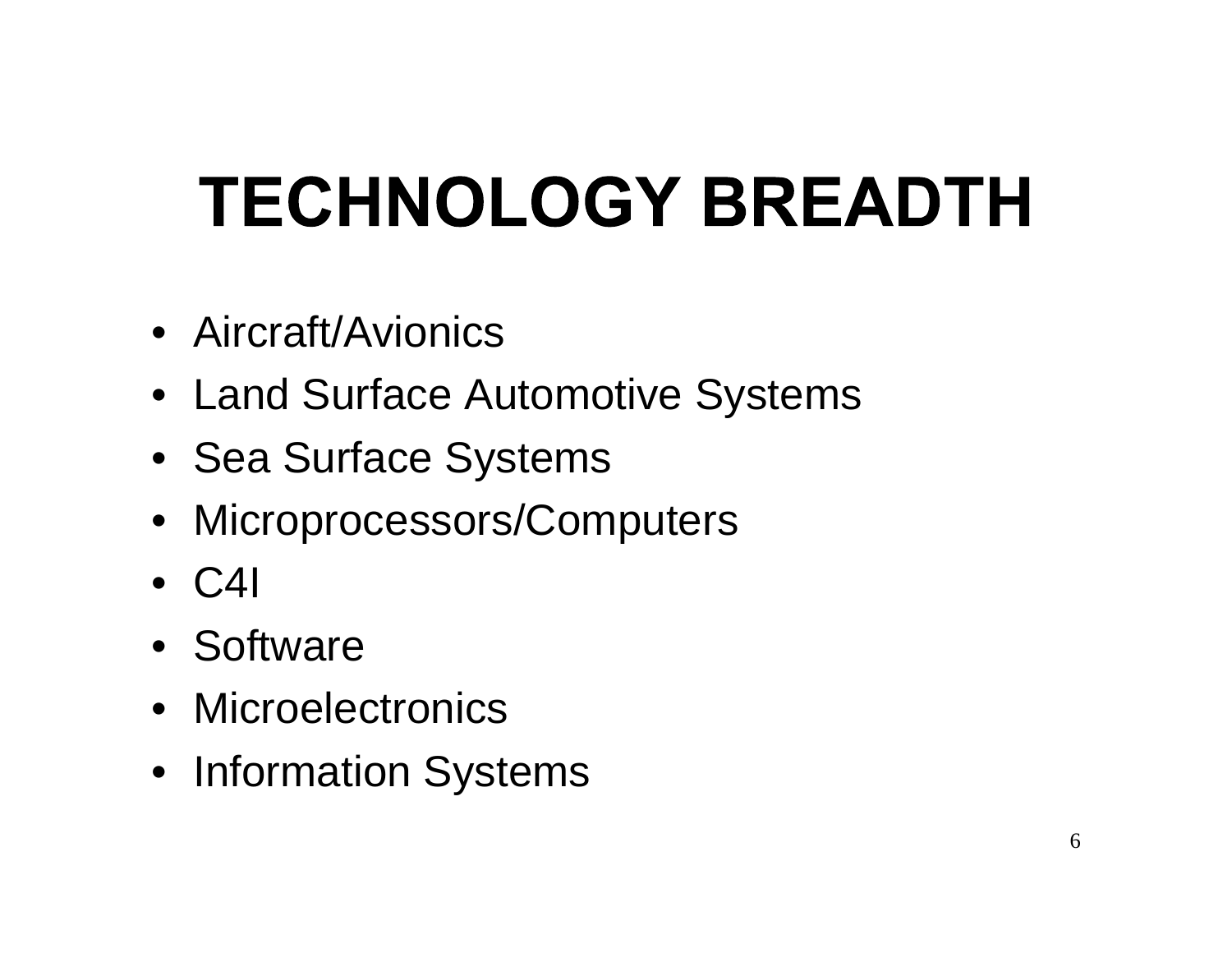# **COMPANIES VISITED**

- We appreciate the generous contribution of time, information and insight from:
	- Boeing Commercial Airplane Group
	- Boeing Phantom Works
	- Cummins Engines Corporate Technical **Center**
	- DaimlerChrysler Corporate Technical **Center**
	- Intel Performance Microprocessor Division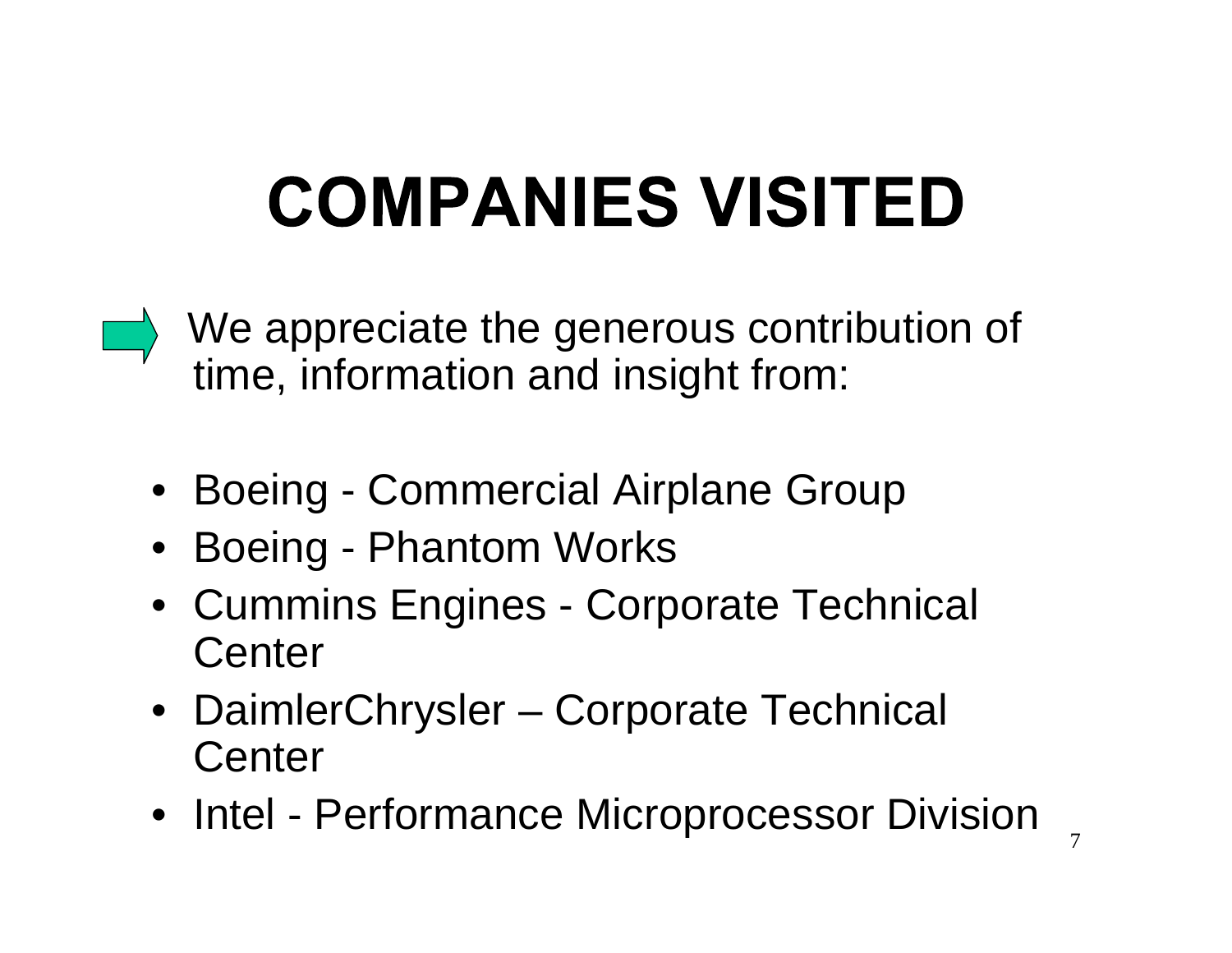# **COMPANIES VISITED**

- Lucent Technologies
- Microsoft Office Systems
- Motorola
- Northrop Grumman Corporation Integrated Systems Sector
- Northrop Grumman Ship Systems Ingalls **Operations**
- Underwriters Laboratories
- Xerox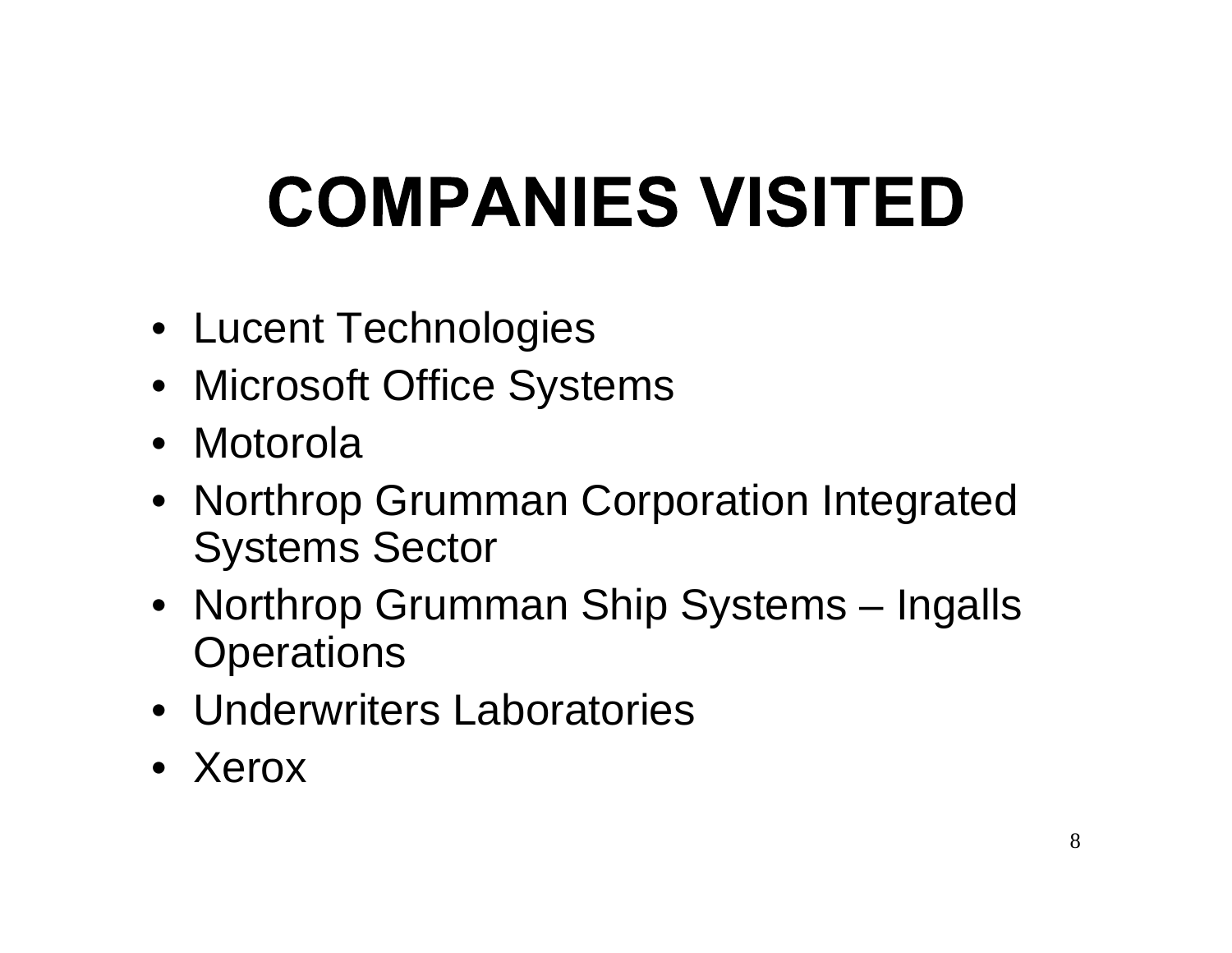# **GROUND RULES**

- Certain "Best Practices" and related information may be proprietary
- No specific identification of best practices by company in the final report.
- Report and briefings are "generic" and reflect a cross-corporate view of the companies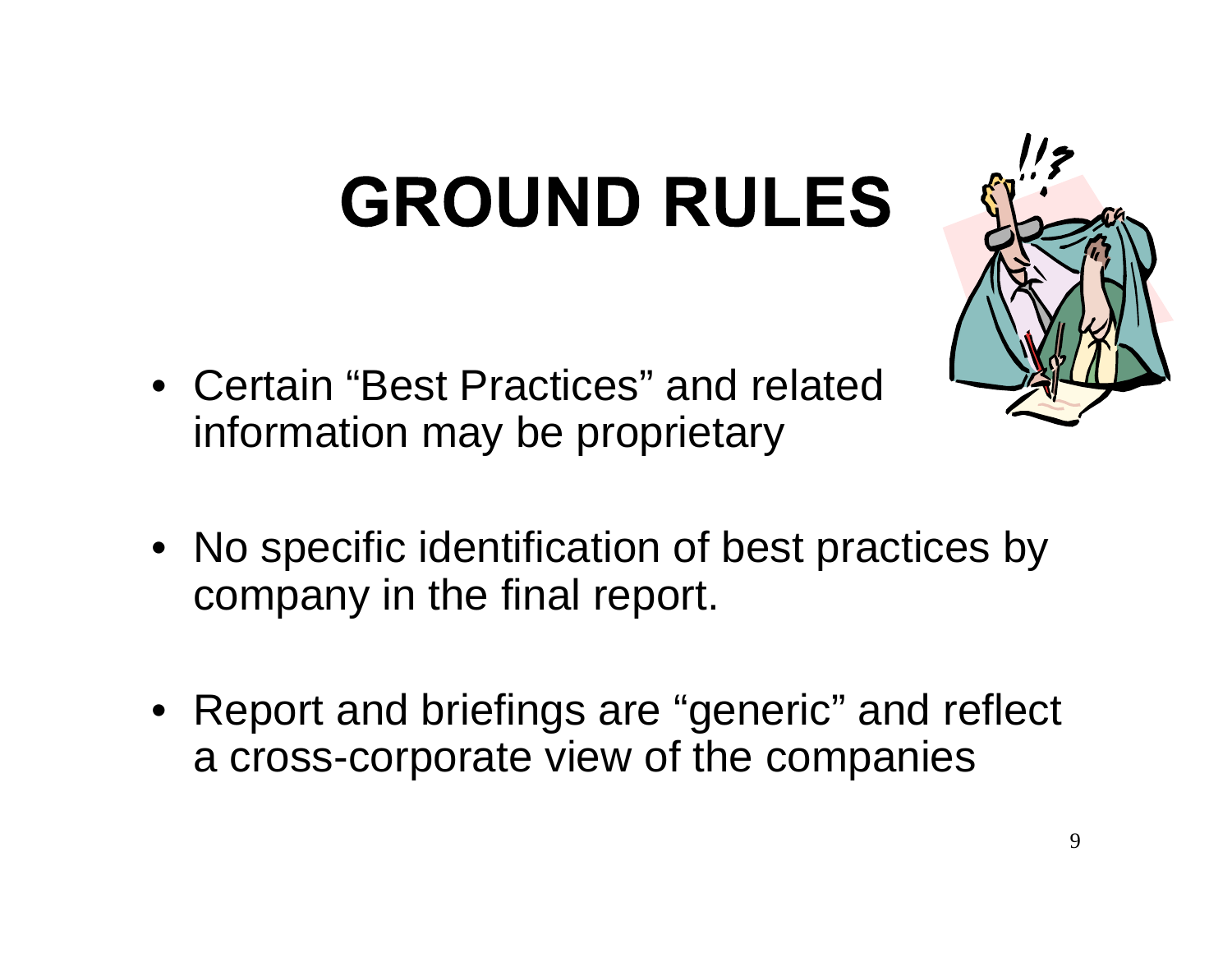Those commercial best practices that are feasible to implement, have high value for relatively near term implementation AND have direct application to the current development testing adequacy issue.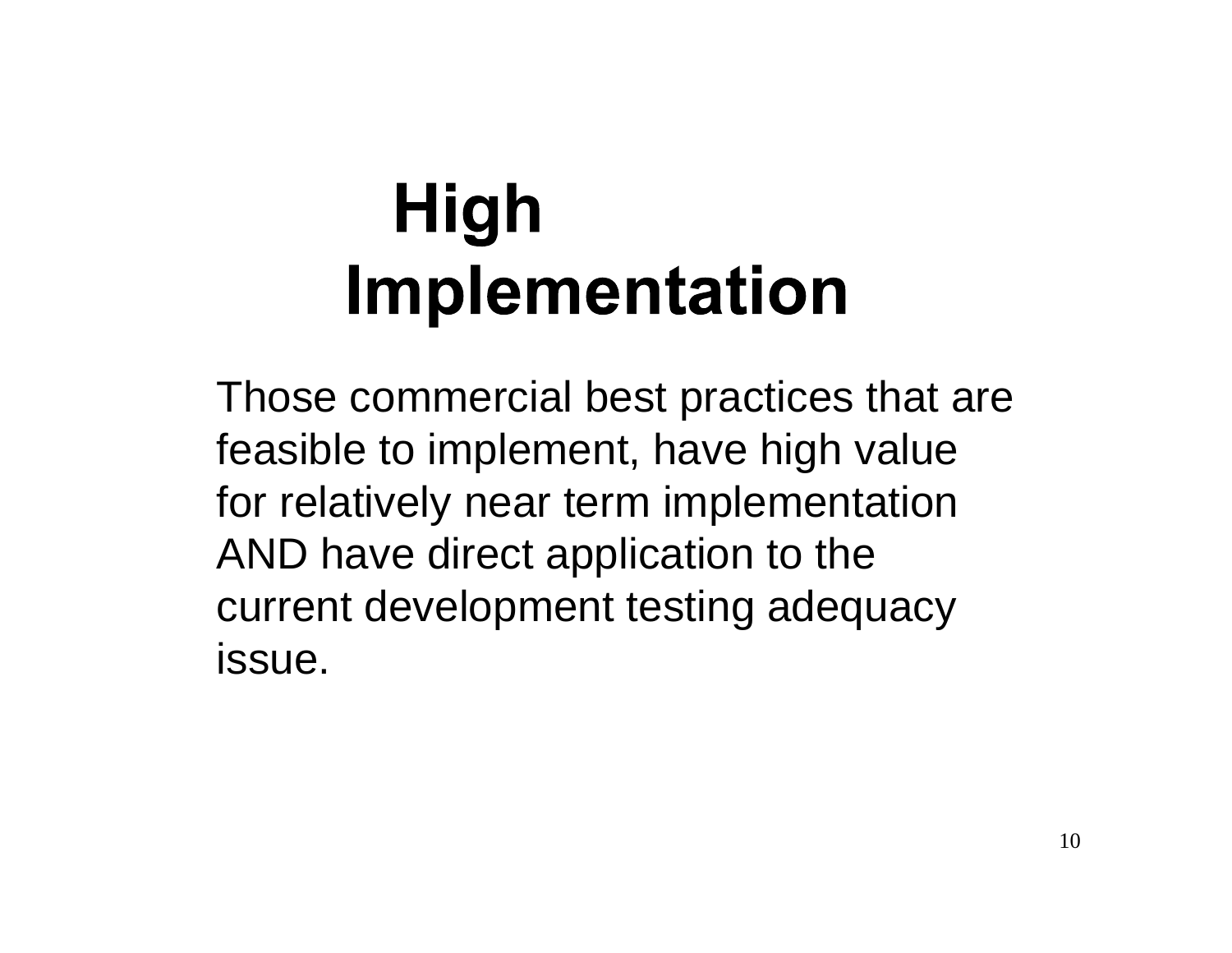#### **Philosophy, Policy and Approach**

- Recognize that testing is a way to identify and solve problems early in the process in order to control time, cost and schedule late in the process.
- Develop consistent processes to ensure consistent products. Understand the value and cost of T&E.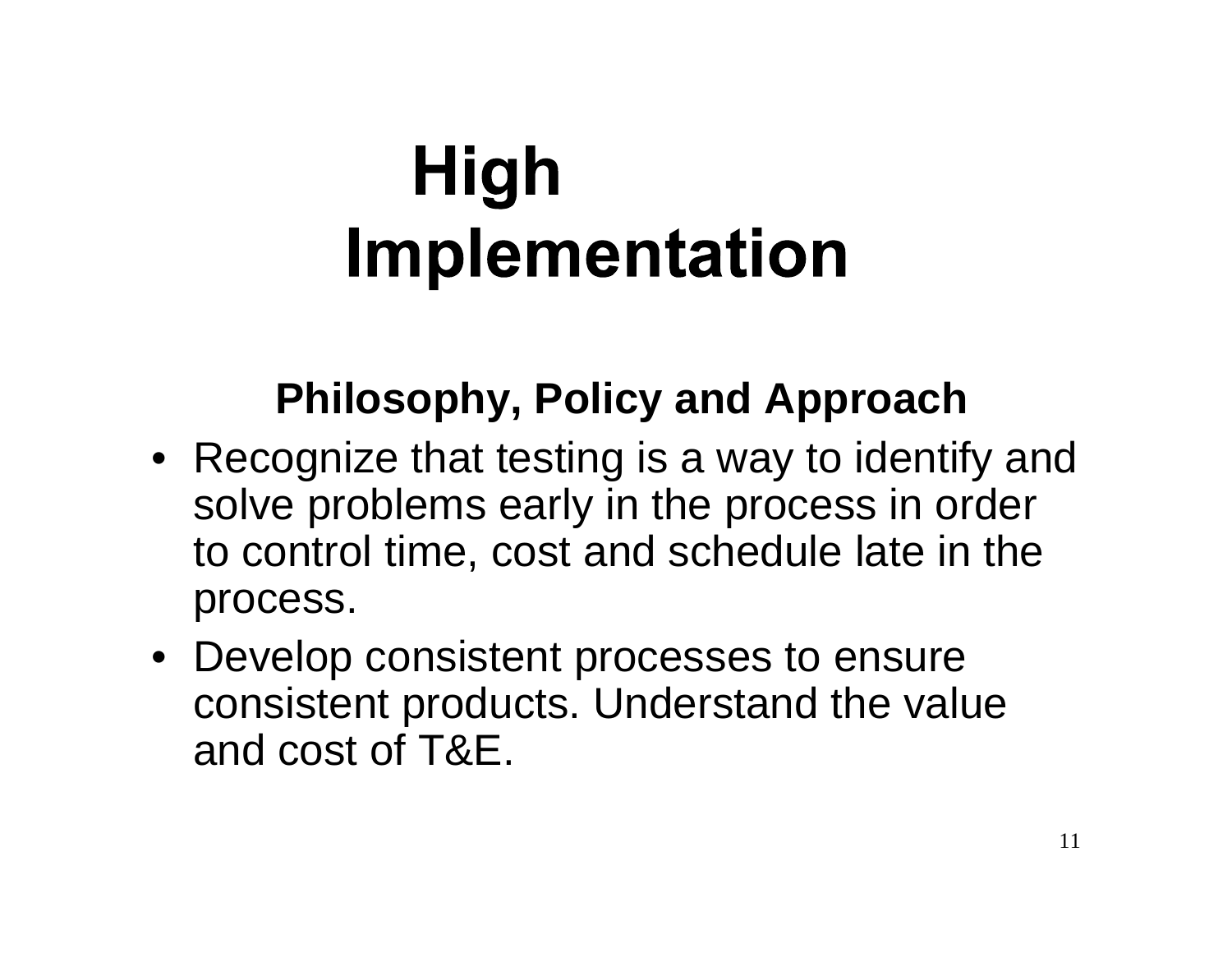#### **Philosophy, Policy, Approach**

- Increase T&E to ensure product quality rather than reduce it to save cost.
- Ensure T&E is consistently part of the decision, planning and execution process.
- Ensure early commitment by all stakeholders on required T&E resources.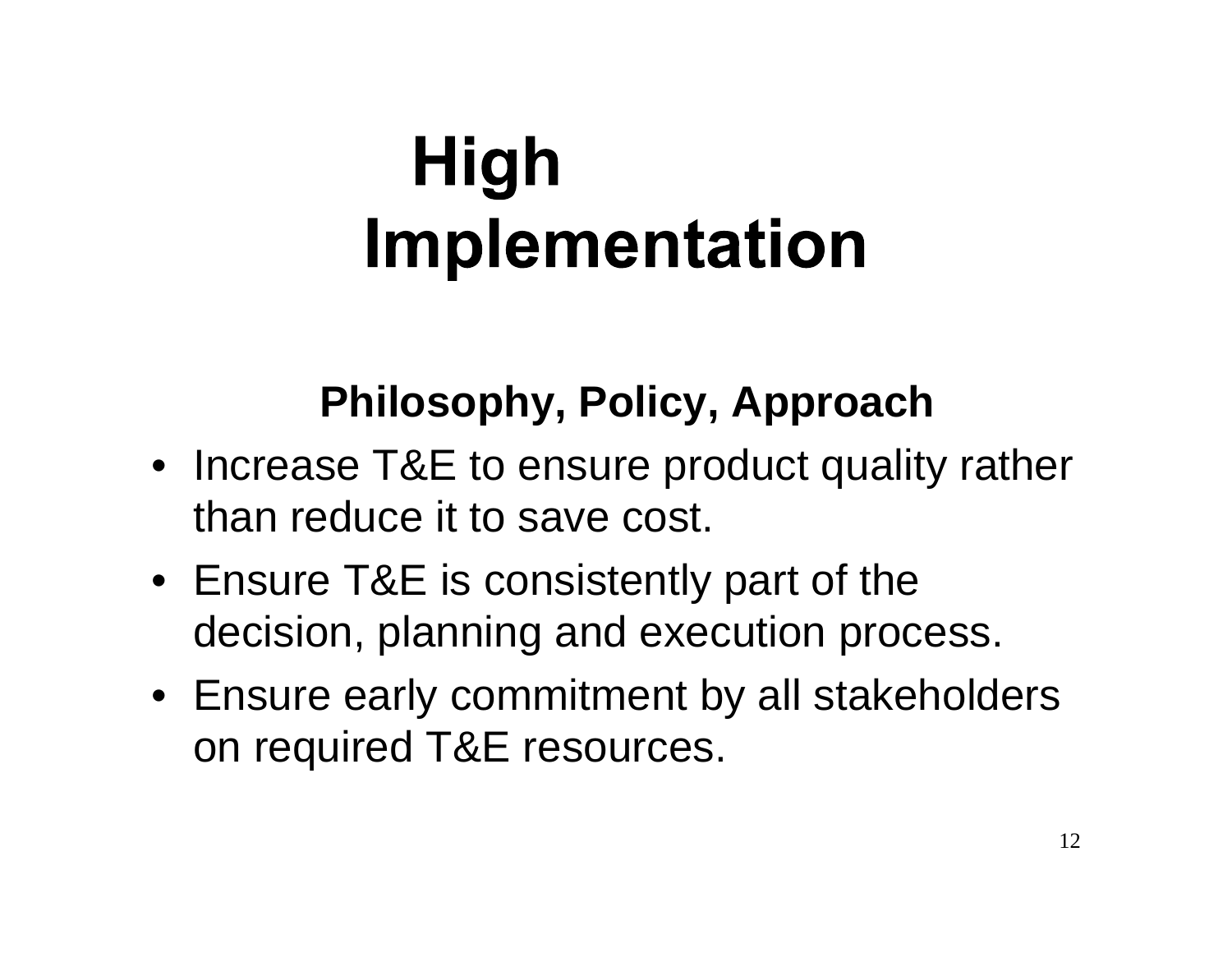#### **Test Investment**

- Ensure early determination of the investment costs to acquire new capability for program support.
- Ensure cohesive (year-to-year) investment plans
- Charge cost of test investment back to the program.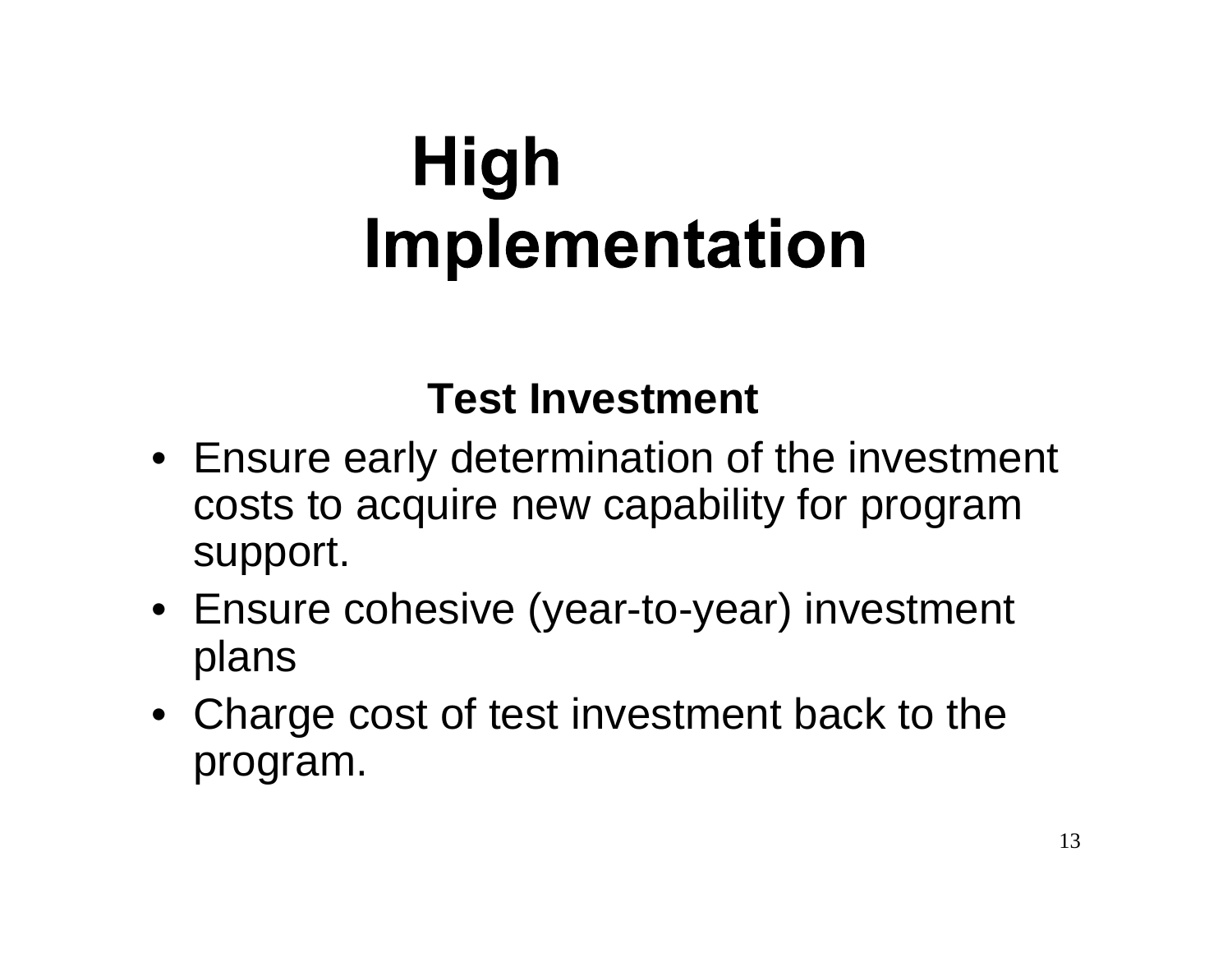- Involve testers and evaluators very early:
	- Ensures testers know test requirements
	- Ensures developers know requirements for test
- Capture test costs at program initiation.
- Charge full cost of testing to the program.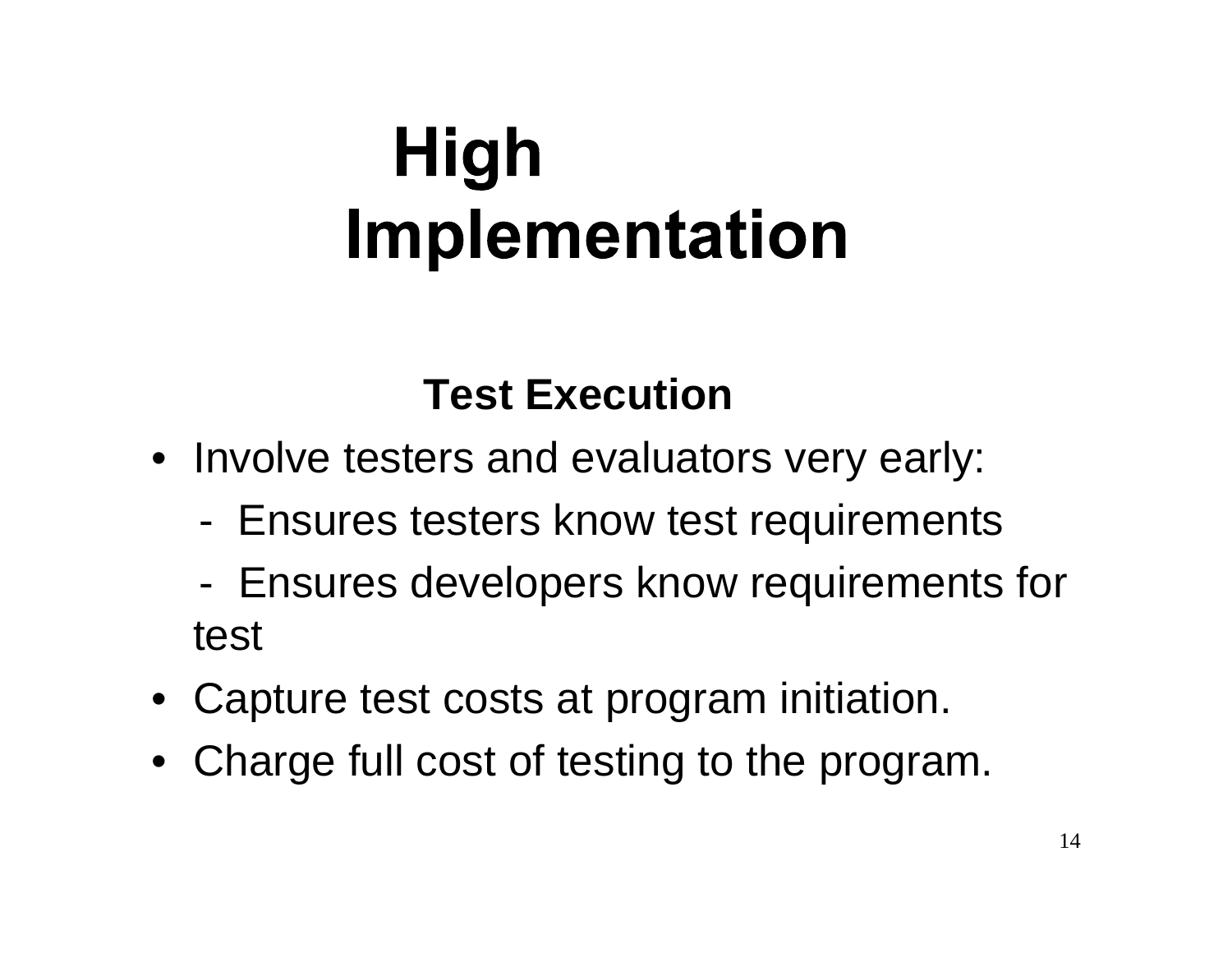- Use measurements and metrics.
- Integrate Master Test Plans and test execution with program resources and milestones.
- Establish measures of effectiveness.
- Train the in-house workforce in test engineering disciplines.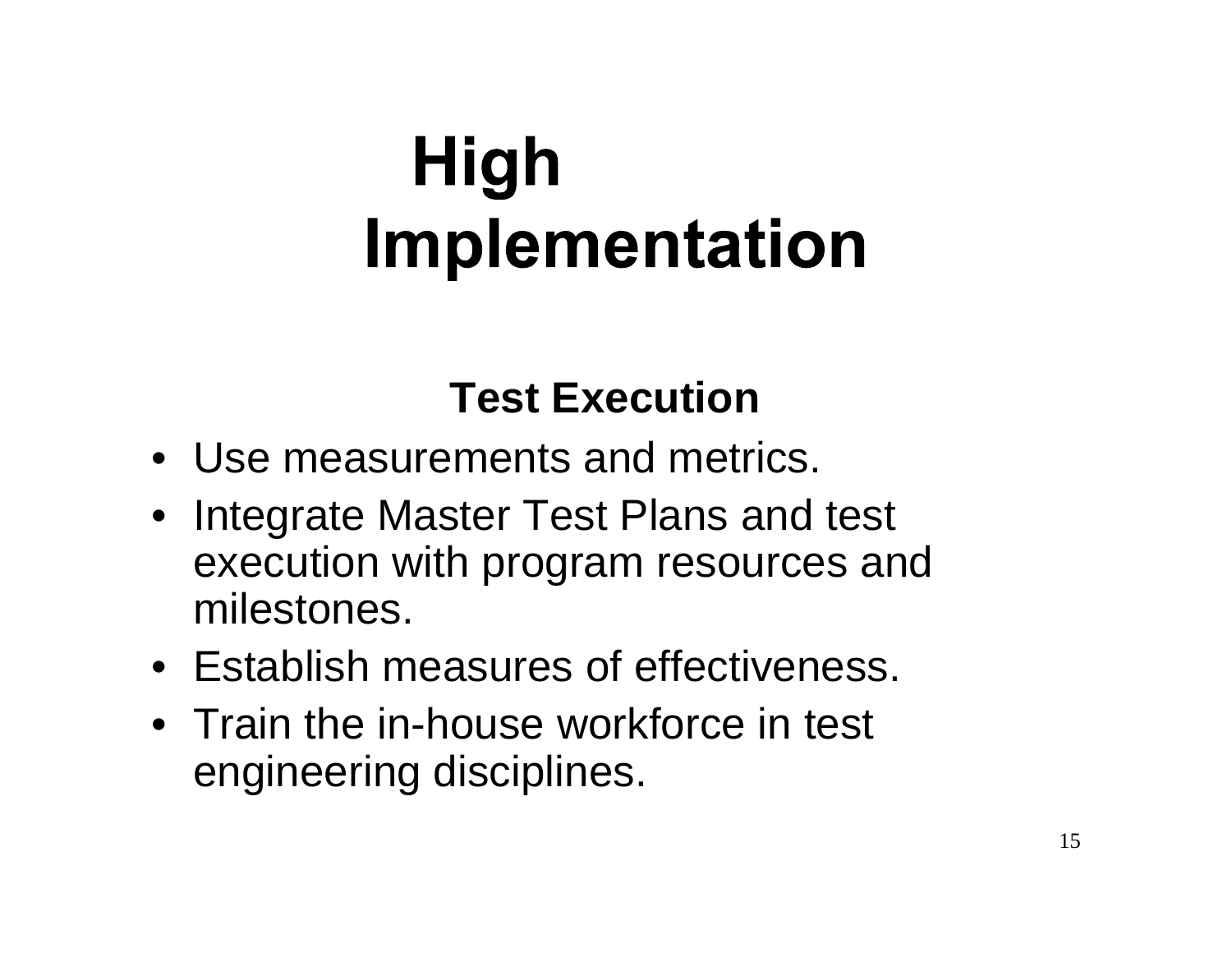#### **Philosophy, Policy, Approach**

- Recognize that testing is a way to identify and solve problems early in the process in order to control time, cost and schedule late in the process.
- Recognize that best practices generate success and vice versa.

( \* Those briefed High Priority are underlined)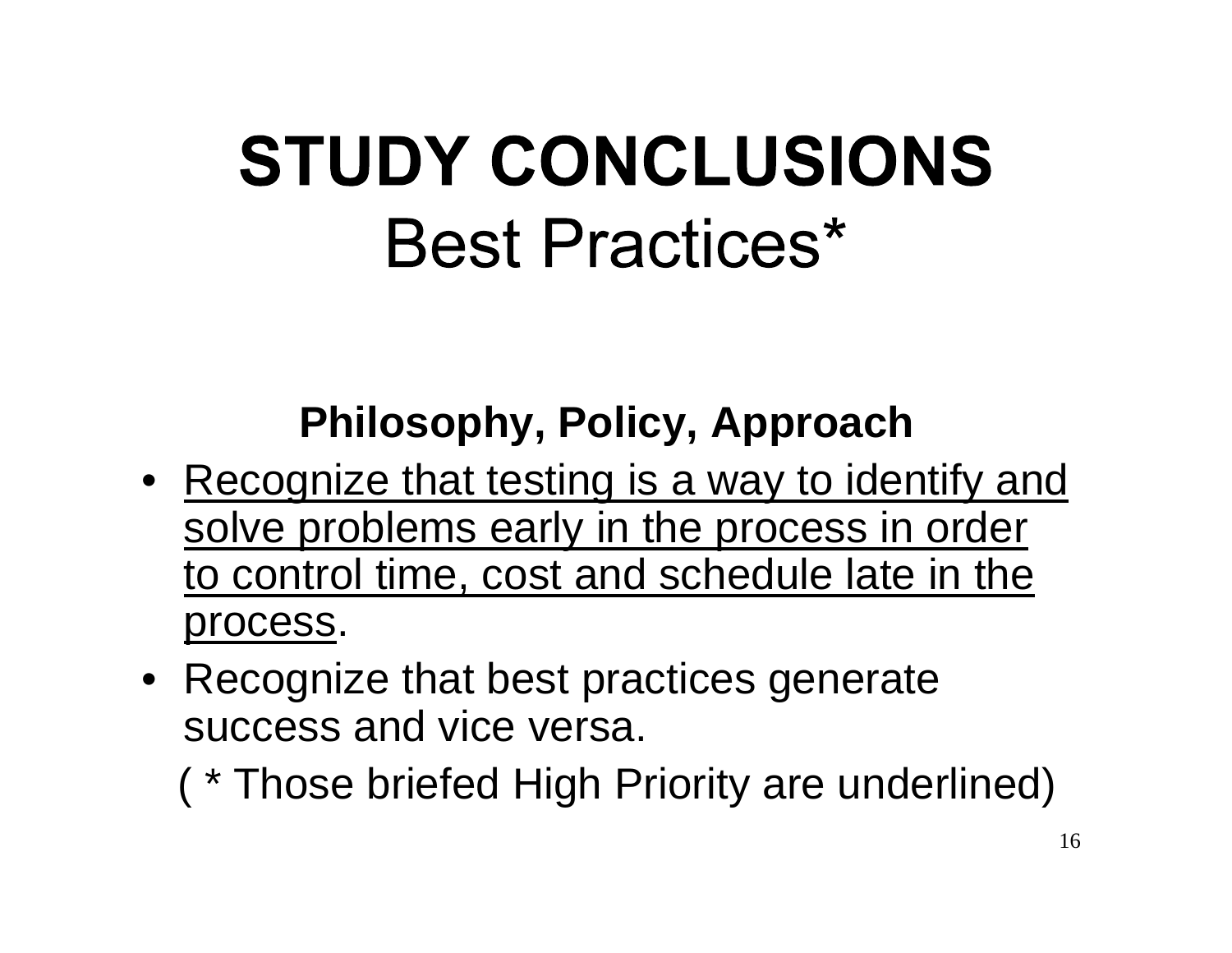#### **Philosophy, Policy, Approach**

- Stabilize corporate leadership and test staff and commit to T&E as a key enabler.
- Focus on quality of product and process to drive the efficiency and effectiveness of T&E.
- Develop consistent processes to ensure consistent products. Understand the value and cost of T&E.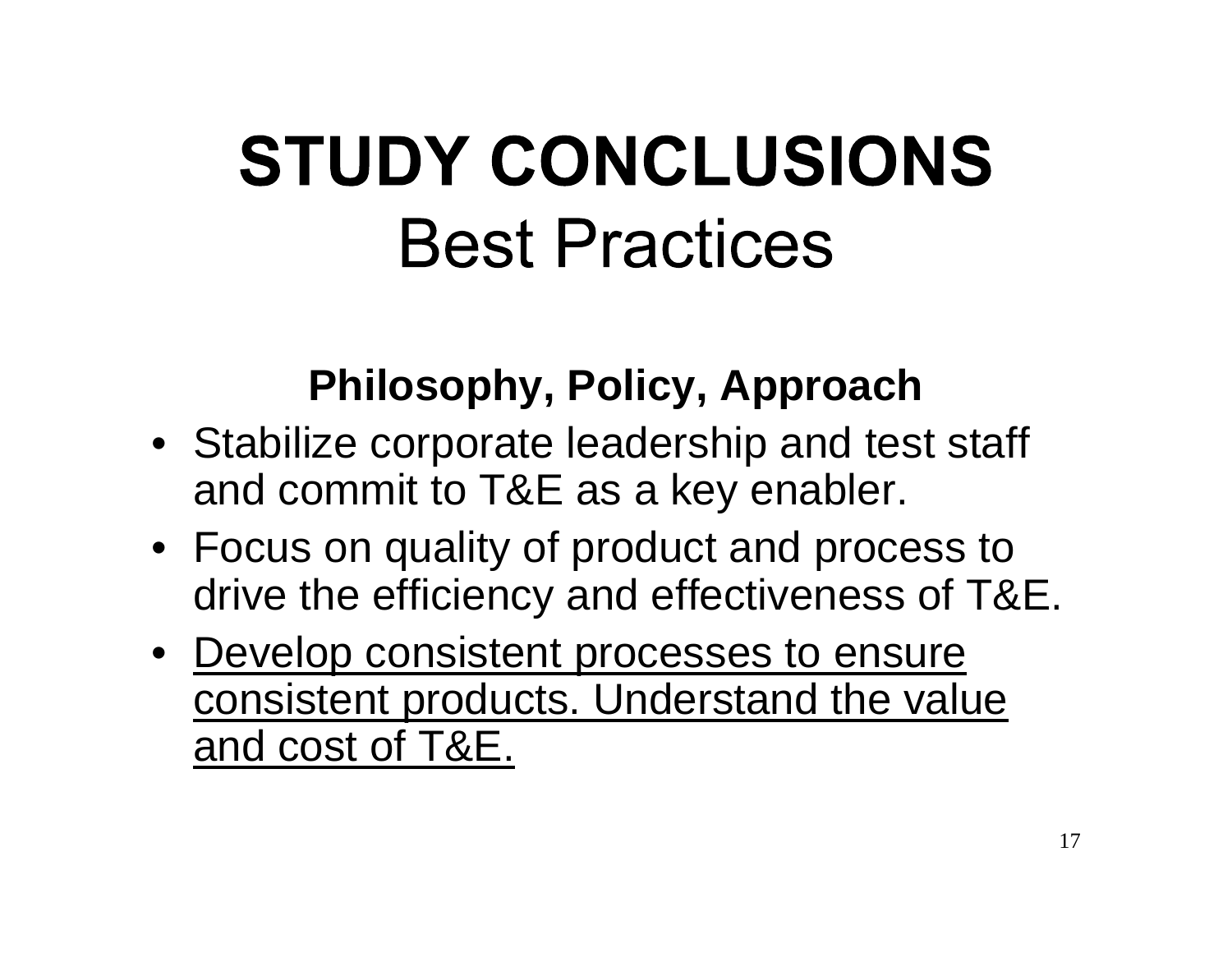#### **Philosophy, Policy, Approach**

• Implement efficient and effective test processes in order to compete. Keys:

- Ensure T&E is consistently part of

the decision, planning and execution process.

- Early commitment by all

stakeholders on required T&E resources.

 - Certification of T&E processes and organizations (~ISO 9000)

- Ensuring capital capability.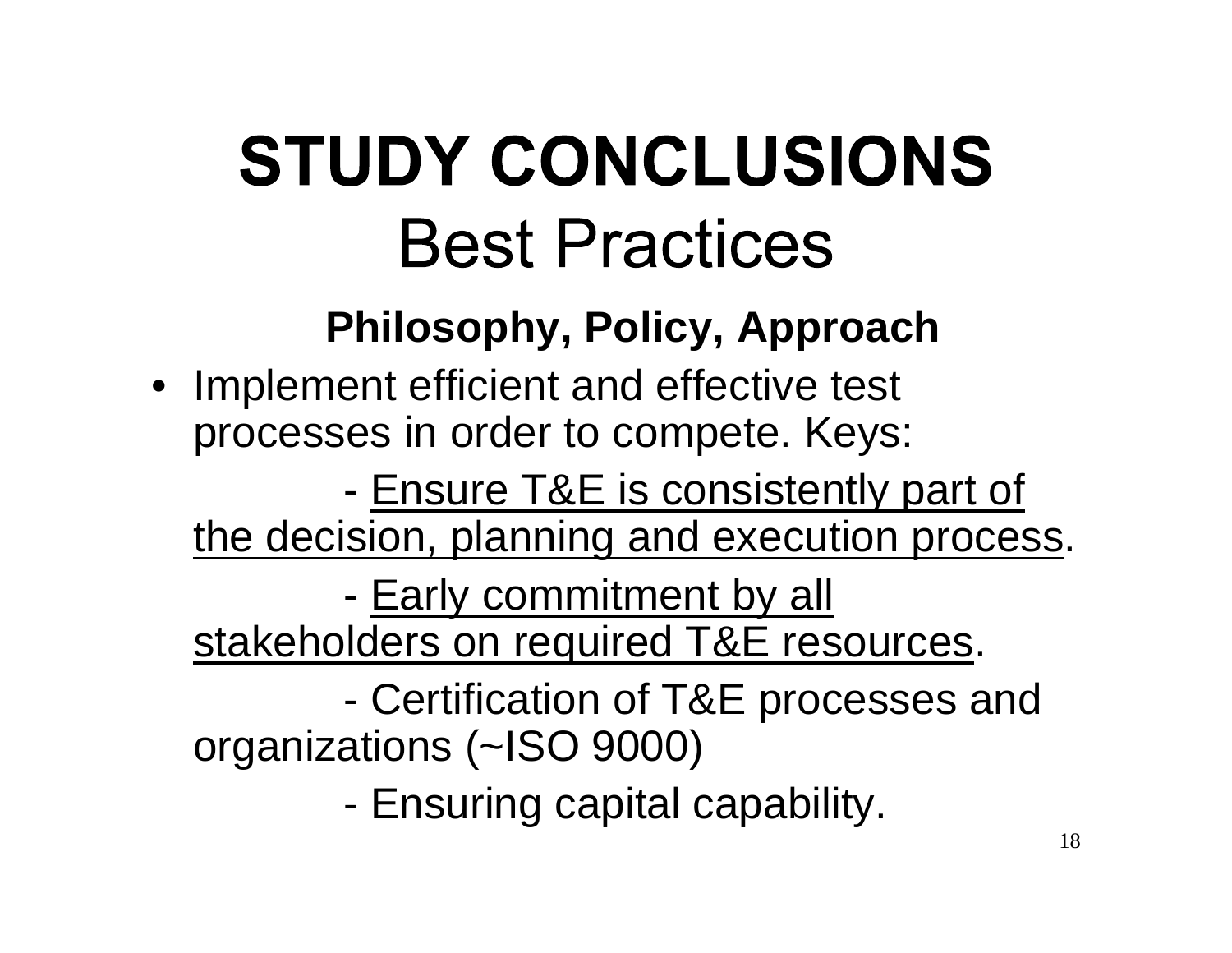#### **Philosophy, Policy, Approach**

- Increase T&E to assure product quality rather than reduce it to save T&E cost.
- Use metrics and quality control processes to understand how well the test process is operating.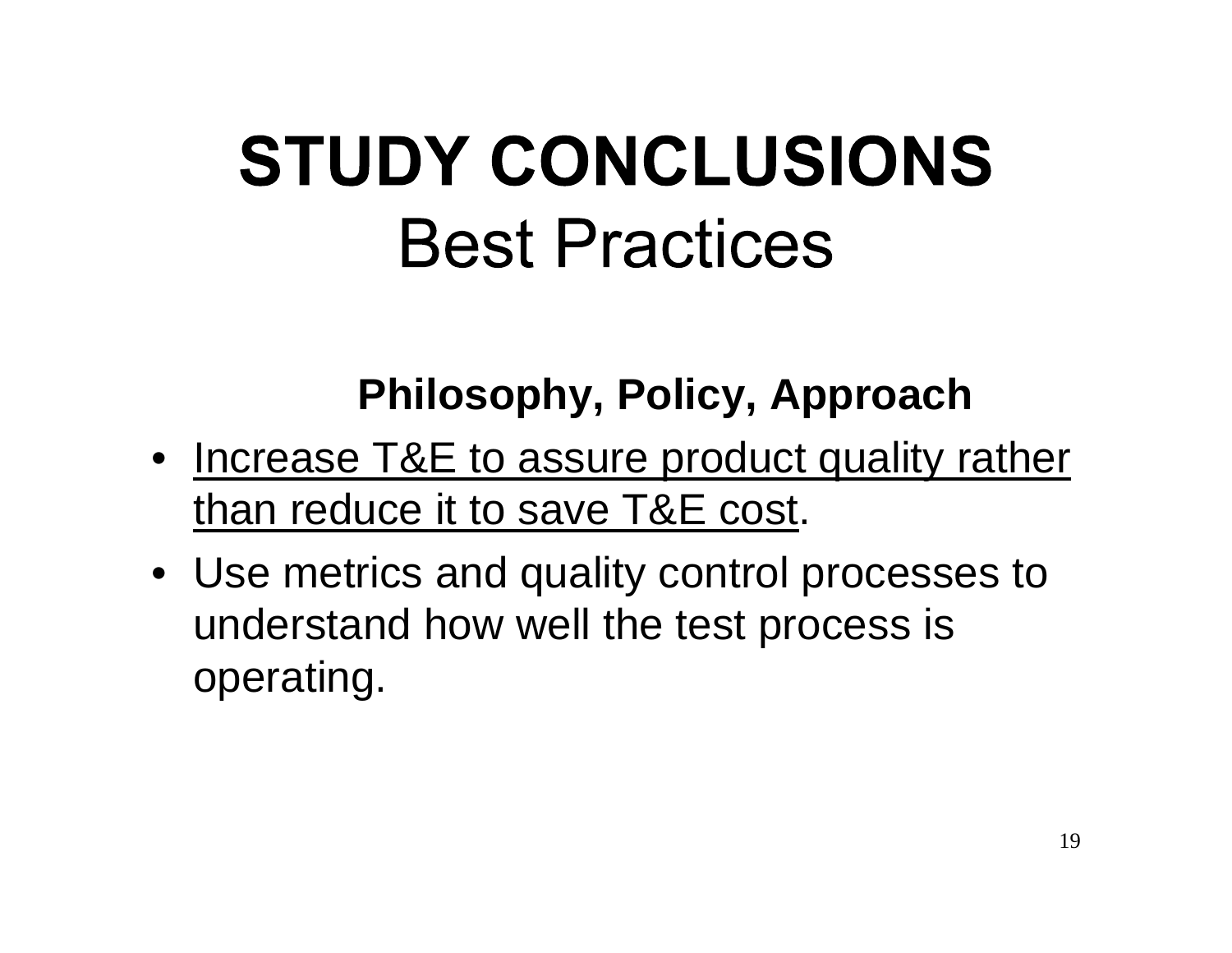#### **Test Investment**

- Ensure early determination of the investment costs to acquire new capability for program support.
- Require analytically sound ROI analysis for test investments.
- Ensure cohesive (year-to-year) investment plans.
- Charge cost of test investment to program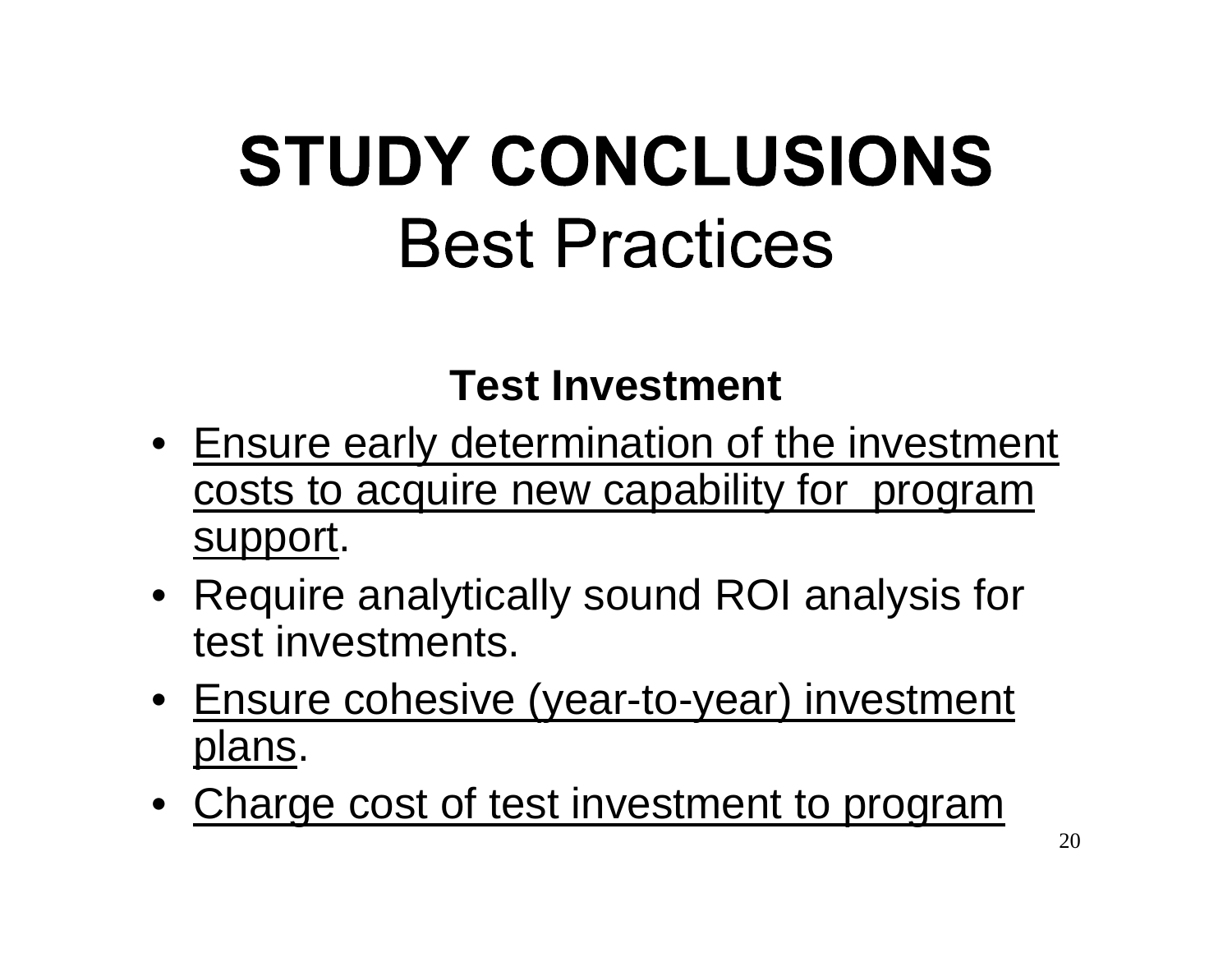- Involve testers and evaluators very early:
	- Ensures testers know test requirements
	- Ensures developers know requirements for test
- Capture test costs at program initiation.
- Emphasize concurrent and integrated T&E.
- Institute formal quality check processes.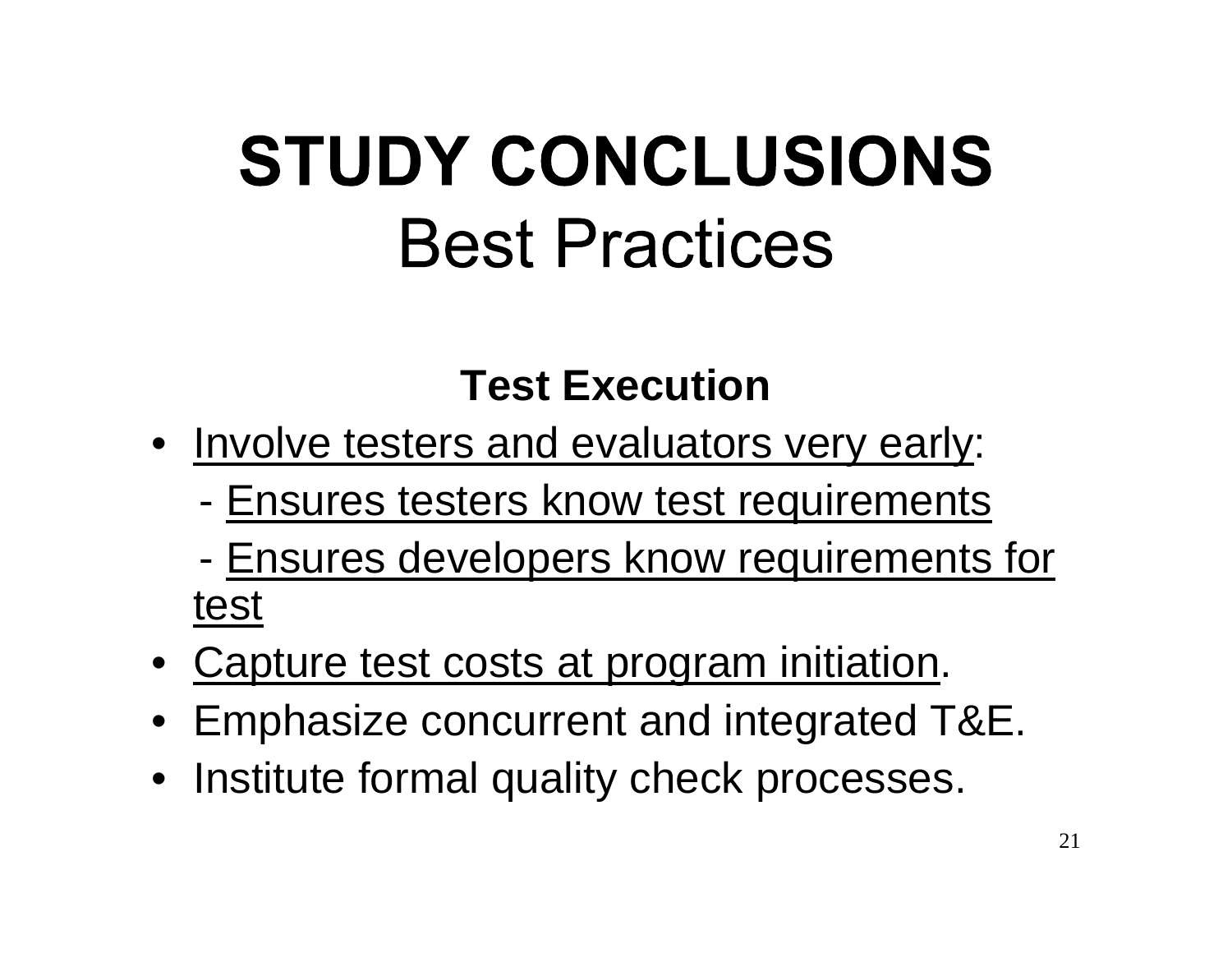- Use System Integration Laboratories and embedded instrumentation.
- Give proper consideration to the use of external test capability in test planning.
- Ensure testers control test planning, equipment, facilities, instrumentation and test resources.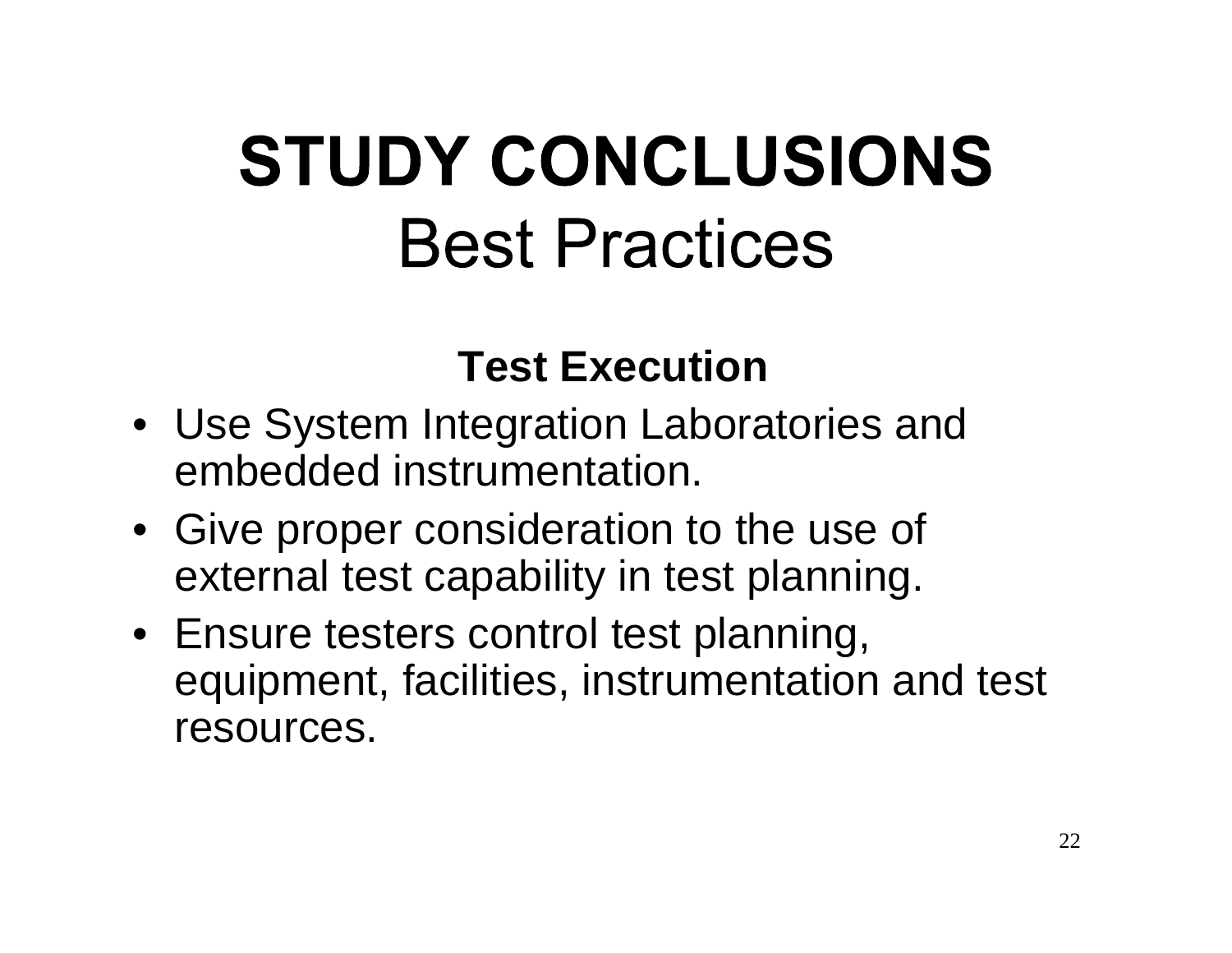- Continue to increase the use of modeling and simulation to expand the test process.
- Do not generally support the outsourcing of testing and evaluation.
- Frequently use the Six Sigma (6σ) or similar quality processes.
- Automate data collection and archiving.
- Benchmark in-house and within industry.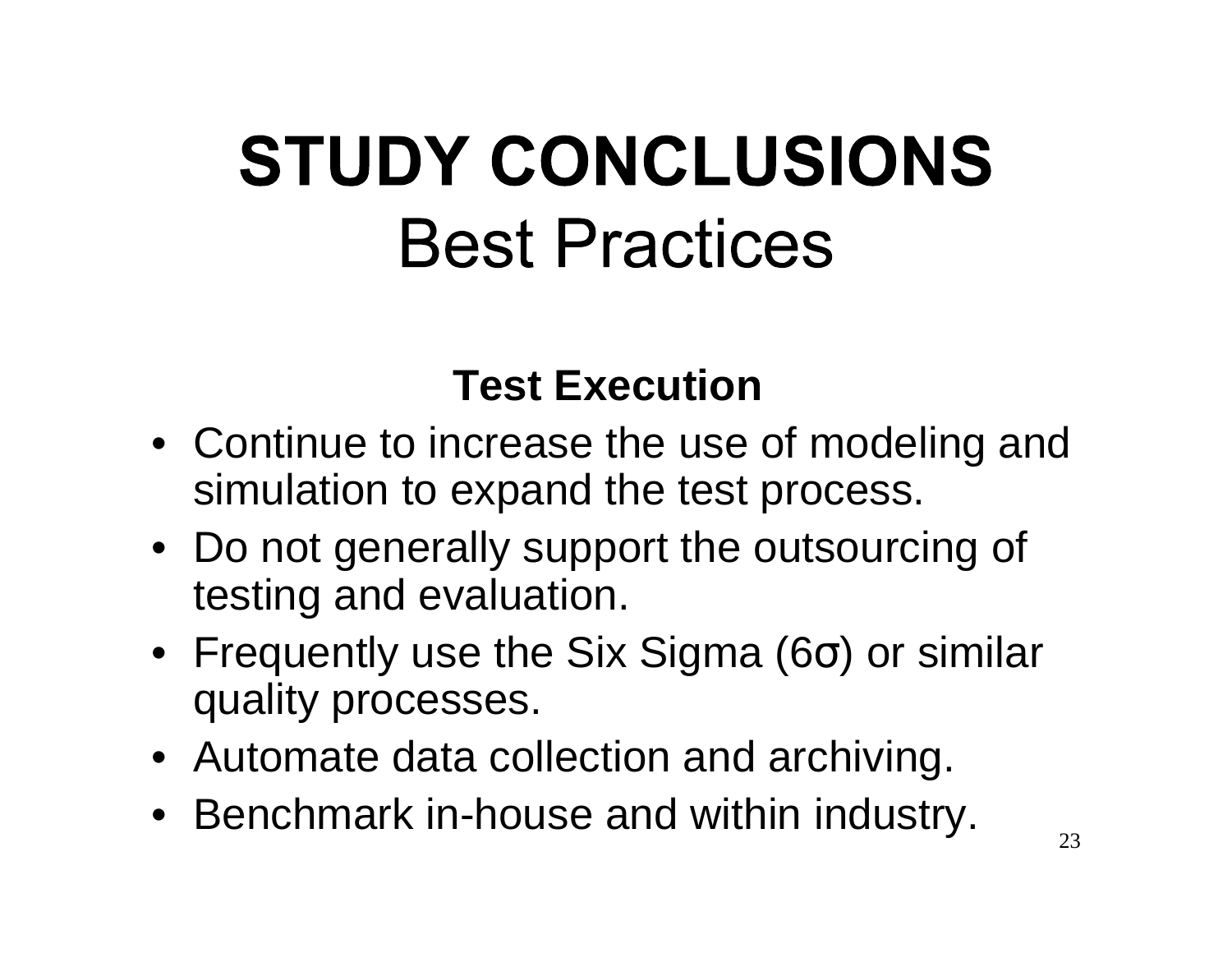- Use measurements and metrics.
- Initiate programs to seek ten-fold reductions in the number of software tests required.
- Integrate Master Test Plans and test execution with program resources and milestones.
- Charge full cost of testing to the program.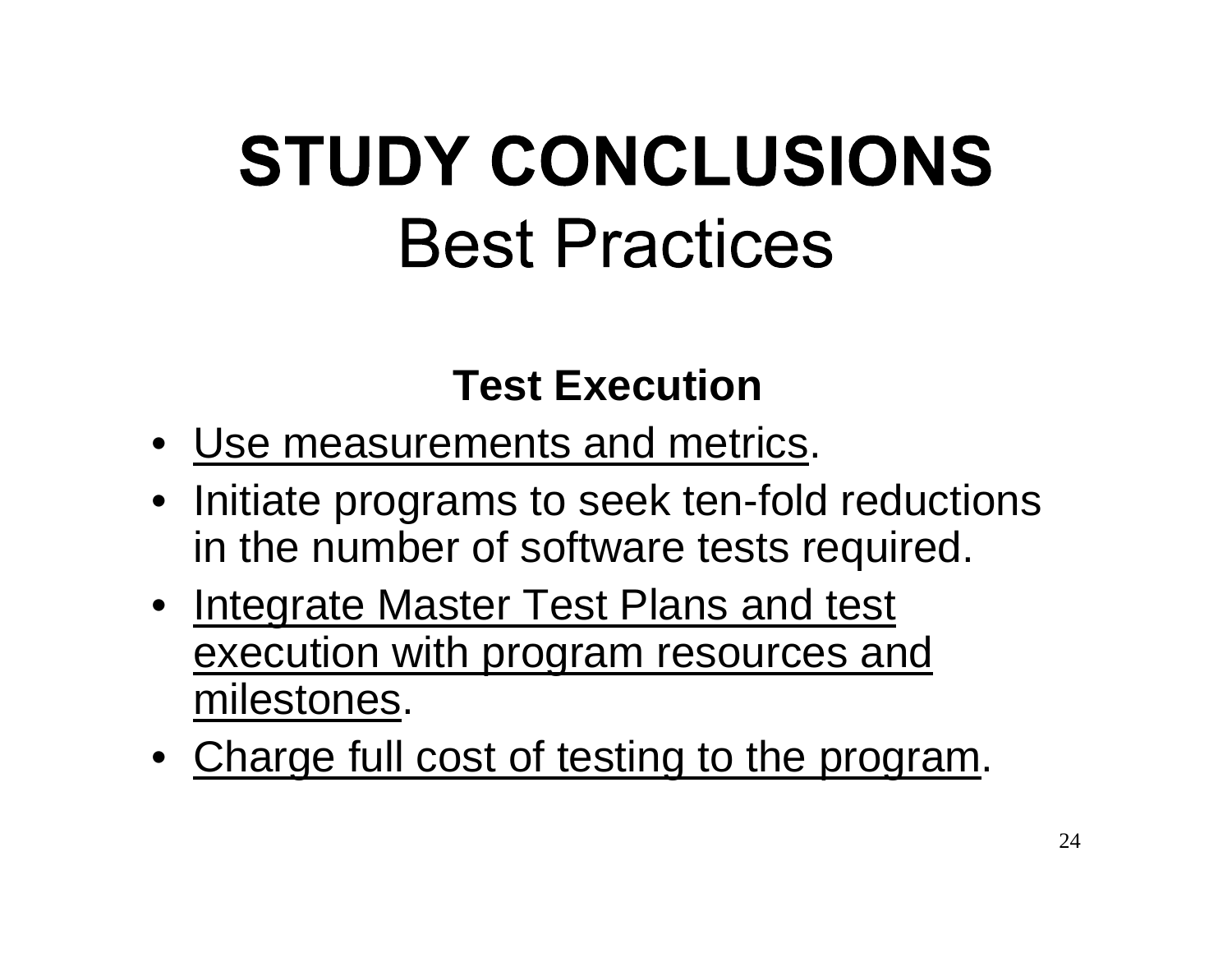- Establish measures of effectiveness.
- Quantify risk for management decision when considering reduced testing.
- Train the in-house test workforce in test engineering disciplines.
- Emphasize multi-use T&E platforms.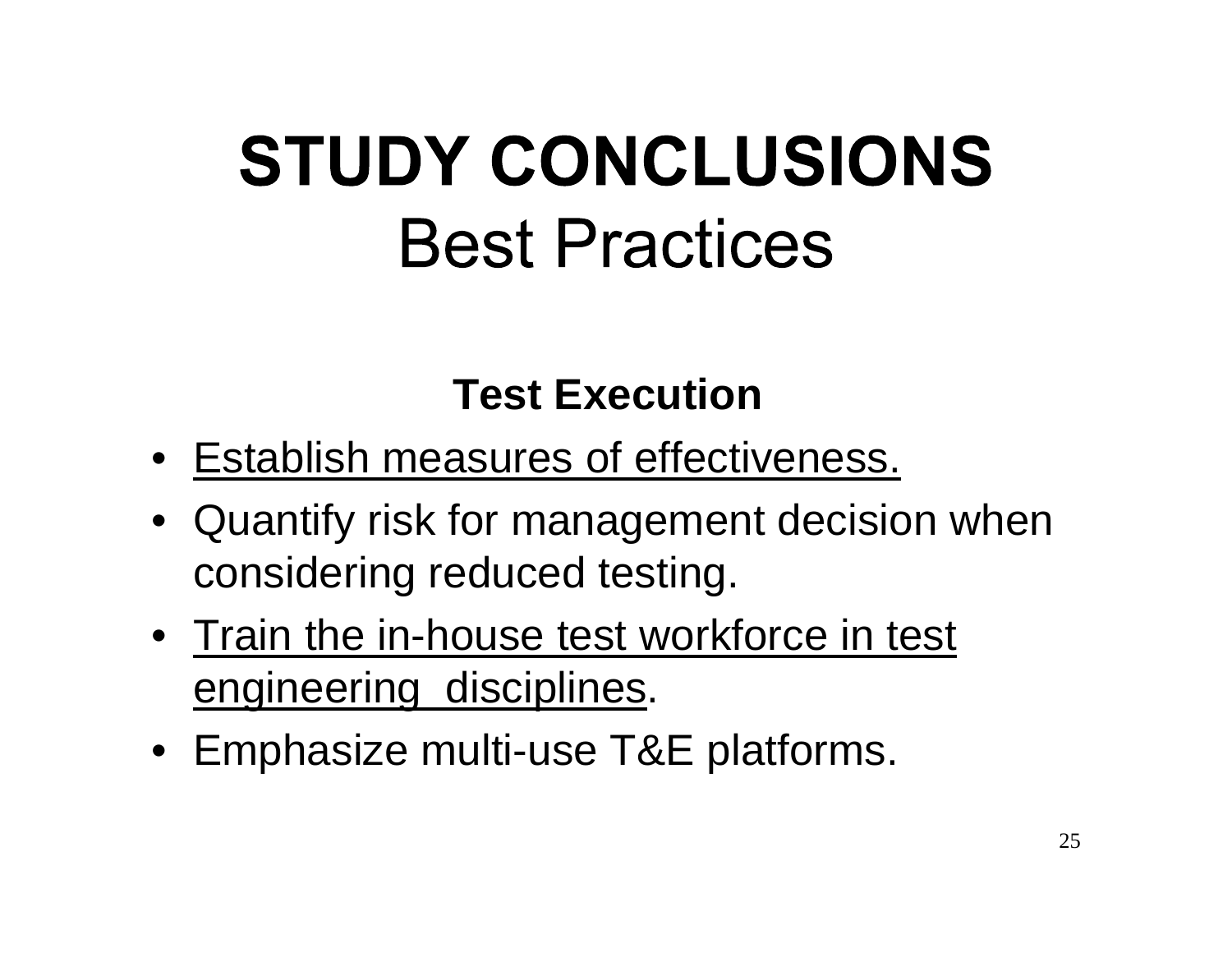#### **Test Evaluation**

- Continue to increase the use of modeling and simulation to expand the evaluation context based on verified test data.
- Correlate faults and solutions in a closed loop process to ensure problems are resolved
- Use Physics of Failure as a tool to predict and analyze system performance and shortfalls.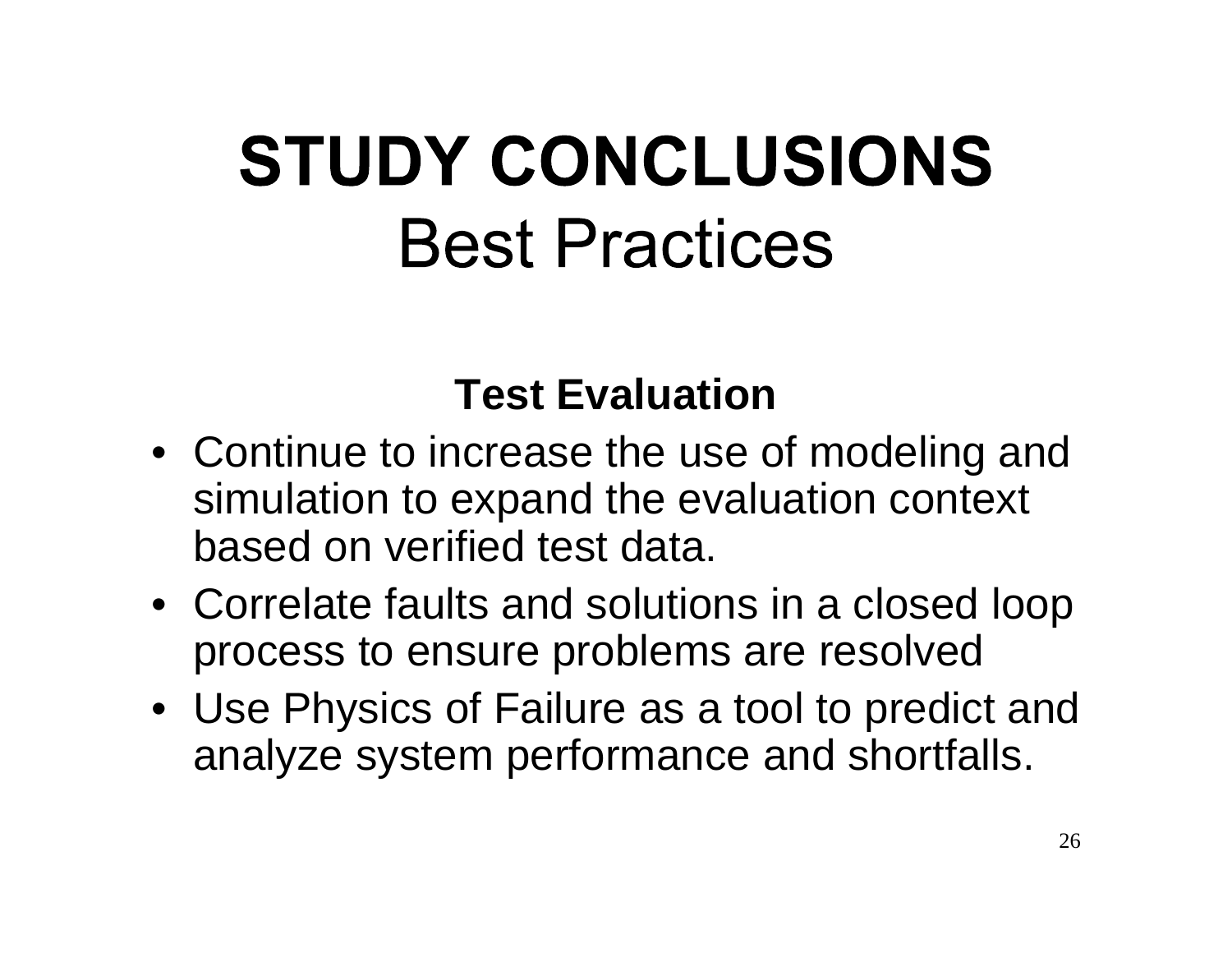#### **Test Philosophy/Process/Evaluation (A combined category)**

- Establish corporate internal web based sites for exchange of ideas, benchmarks, data, applications and processes. Address:
	- Data collection retrieval/archiving.
	- Modeling and Simulation.
	- Test and Evaluation methods